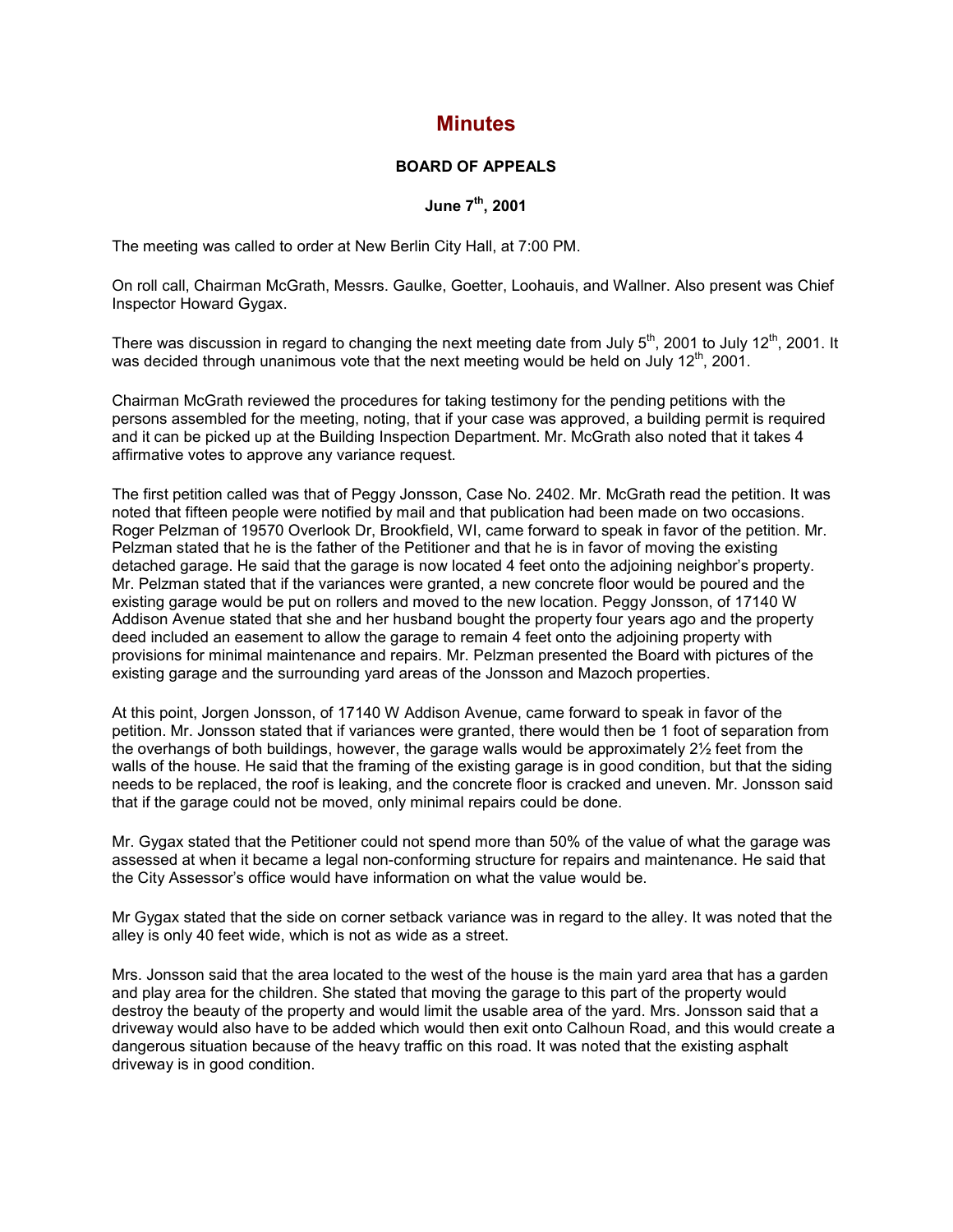Mr. Jonsson said that the garage could not be located closer to the alley because of the existing electric pole. He stated that he is prepared to add the proper amount of firewall protection to the garage if the variances were granted. It was noted that the alley gives added access for fire and emergency vehicles.

Mr. McGrath then read a letter of approval for the variance into the record. The letter was written by Jeff and Rose Mazoch who own the property that the garage is partially located on.

There was no one further to speak in favor of the petition, and there was no one to speak in opposition to the petition. Case No. 2402 was declared closed, and the Board proceeded to the next petition.

The next petition called was that of William Bentley, Case No. 2403. Mr. McGrath read the petition. It was noted that fifteen people were notified by mail and that publication had been made on two occasions. William Bentley of 3180 S Wehr Road, came forward to speak in favor of the petition. Mr. Bentley stated that his property is zoned R1/C2 and the side setback requirement is 25 feet and the rear setback is 50 feet. He said that to the north or rear of his property there is a 17 foot strip of land that belongs to the property owner to the west of the Petitioner. It was noted that this strip of land also includes a driveway. Mr. Bentley stated that a variance is needed for this rear lot line because if the 25 adjacent acres were subdivided, then the driveway would become a road and at that point, the barn located 23 feet from the rear lot line, would be in violation of the setback allowance. It was noted that a variance for the side lot line has already been granted by the Board of Appeals at a previous meeting. Mr. Bentley said that if the petition was denied, he would not tear down the existing barn, but that he would let the existing barn deteriorate until it fell down or until someone complained, and then he would remove it.

Vernan Bentley, of 3450 Johnson Road, came forward to speak in favor of the petition. He stated that the new pole building built within the existing foundation would be a functional and attractive alternative to the existing barn that is in need of repairs.

There was no one further to speak in favor of the petition, and there was no one to speak in opposition to the petition. Case No. 2403 was declared closed, and the Board proceeded to the next petition.

The next petition called was that of Donald Hanke, Case No. 2404. Mr. McGrath read the petition. It was noted that seven people were notified by mail and that publication had been made on two occasions. Donald Hanke of 20745 W Coffee Road, came forward to speak in favor of the petition. Mr. Hanke stated that the existing front porch is made of concrete and is very old, cracked and rotten, and is built 7 feet out from the house. He said he would like to build the deck over the top of the stoop, but that he would have to take the top half of the concrete off first. Mr. Hanke said the house was built in 1900 and that the base of the existing porch is made of field stone that would be difficult to remove. It was noted that the property is approximately 150 feet wide and the house is approximately 50 feet from the road. Mr. Hanke said the house is located in a rural area and that it is isolated from other neighbors. He said that he would like a deck 8 feet wide so that there would be room for a table and chairs, and so there would be sufficient room for handicapped visitors.

There was no one further to speak in favor of the petition, and there was no one to speak in opposition to the petition. Case No. 2404 was declared closed.

At this point Mr. McGrath declared the open portion of the meeting finished and the following decisions were then made.

The first petition considered by the Board was that of Peggy Jonsson, Case No. 2402.

Mr. Goetter made a motion to grant the petition, and, Mr. Wallner seconded the motion.

All members voted in favor of granting the petition.